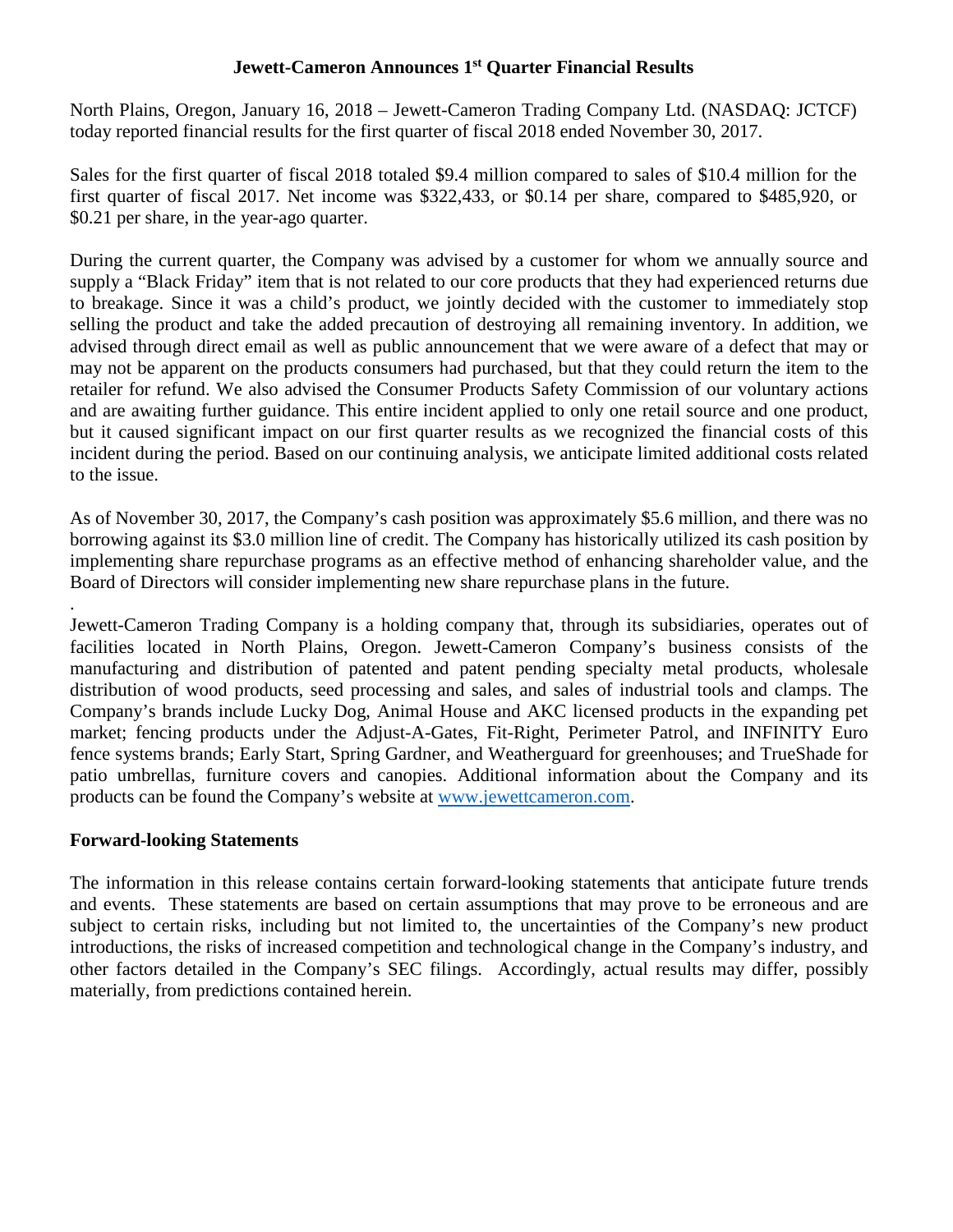#### **JEWETT-CAMERON TRADING COMPANY LTD.** CONSOLIDATED BALANCE SHEETS (Expressed in U.S. Dollars) (Prepared by Management) (Unaudited)

|                                                                                                                                                                       | November 30,<br>2017       | August 31,<br>2017         |  |
|-----------------------------------------------------------------------------------------------------------------------------------------------------------------------|----------------------------|----------------------------|--|
| <b>ASSETS</b>                                                                                                                                                         |                            |                            |  |
| <b>Current assets</b><br>Cash<br>Accounts receivable, net of allowance                                                                                                | \$<br>5,560,066            | 5,912,250<br>\$            |  |
| of \$Nil (August 31, 2017 - \$1,725)<br>Inventory, net of allowance                                                                                                   | 3,363,541                  | 3,565,055                  |  |
| of \$186,713 (August 31, 2017 - \$156,713)<br>Prepaid expenses                                                                                                        | 9,120,135<br>1,040,558     | 8,807,545<br>595,776       |  |
| Total current assets                                                                                                                                                  | 19,084,300                 | 18,880,626                 |  |
| Property, plant and equipment, net                                                                                                                                    | 3,201,768                  | 3,222,572                  |  |
| Intangible assets, net                                                                                                                                                | 60,323                     | 77,837                     |  |
| <b>Deferred income taxes</b>                                                                                                                                          | 10,221                     |                            |  |
| <b>Total assets</b>                                                                                                                                                   | \$<br>22,356,612           | \$<br>22,181,035           |  |
| <b>LIABILITIES AND STOCKHOLDERS' EQUITY</b>                                                                                                                           |                            |                            |  |
| <b>Current liabilities</b>                                                                                                                                            |                            |                            |  |
| Accounts payable<br>Accrued liabilities                                                                                                                               | \$<br>544,736<br>1,765,072 | \$<br>638,128<br>1,807,192 |  |
| Total current liabilities                                                                                                                                             | 2,309,808                  | 2,445,320                  |  |
| <b>Deferred tax liability</b>                                                                                                                                         |                            | 11,344                     |  |
| <b>Total liabilities</b>                                                                                                                                              | 2,309,808                  | 2,456,664                  |  |
| <b>Stockholders' equity</b><br>Capital stock<br>Authorized<br>21,567,564 common shares, without par value<br>10,000,000 preferred shares, without par value<br>Issued |                            |                            |  |
| 2,234,494 common shares (August 31, 2017 – 2,234,494)<br>Additional paid-in capital                                                                                   | 1,054,316<br>600,804       | 1,054,316<br>600,804       |  |
| Retained earnings                                                                                                                                                     | 18,391,684                 | 18,069,251                 |  |
| Total stockholders' equity                                                                                                                                            | 20,046,804                 | 19,724,371                 |  |
| Total liabilities and stockholders' equity                                                                                                                            | \$<br>22,356,612           | \$<br>22,181,035           |  |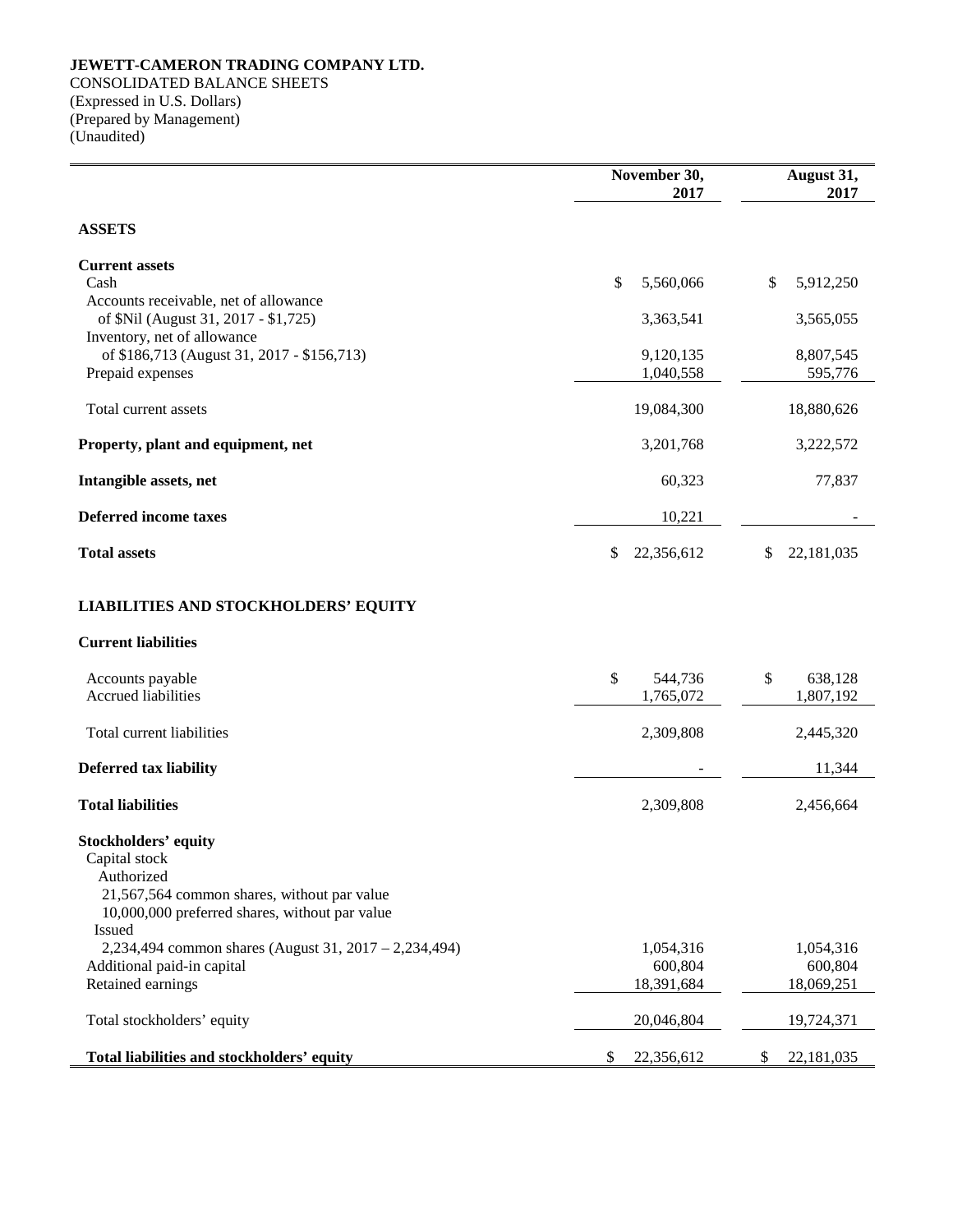### **JEWETT-CAMERON TRADING COMPANY LTD.**

CONSOLIDATED STATEMENTS OF OPERATIONS (Expressed in U.S. Dollars) (Prepared by Management) (Unaudited)

|                                                                                                                                           |           | <b>Three Months Ended</b><br>November 30, |    |                              |  |
|-------------------------------------------------------------------------------------------------------------------------------------------|-----------|-------------------------------------------|----|------------------------------|--|
|                                                                                                                                           |           | 2017                                      |    | 2016                         |  |
| <b>SALES</b>                                                                                                                              | \$        | 9,413,970                                 | \$ | 10,421,804                   |  |
| <b>COST OF SALES</b>                                                                                                                      |           | 7,227,222                                 |    | 8,027,362                    |  |
| <b>GROSS PROFIT</b>                                                                                                                       |           | 2,186,748                                 |    | 2,394,442                    |  |
| <b>OPERATING EXPENSES</b><br>Selling, general and administrative expenses<br>Depreciation and amortization<br>Wages and employee benefits |           | 445,877<br>72,665<br>1,097,904            |    | 551,048<br>68,640<br>982,249 |  |
|                                                                                                                                           |           | 1,616,446                                 |    | 1,601,937                    |  |
| Income from operations                                                                                                                    |           | 570,302                                   |    | 792,505                      |  |
| <b>OTHER ITEMS</b><br>Loss on sale of property, plant and equipment<br>Interest and other income                                          |           | (27, 552)<br>2,690<br>(24, 862)           |    | 1,820<br>1,820               |  |
| Income before income taxes                                                                                                                |           | 545,440                                   |    | 794,325                      |  |
| Income tax expense                                                                                                                        | (223,007) |                                           |    | (308, 405)                   |  |
| Net income                                                                                                                                | \$        | 322,433                                   | \$ | 485,920                      |  |
| Basic earnings per common share                                                                                                           | \$        | 0.14                                      | \$ | 0.21                         |  |
| Diluted earnings per common share                                                                                                         | \$        | 0.14                                      | \$ | 0.21                         |  |
| Weighted average number of common shares outstanding:<br><b>Basic</b><br>Diluted                                                          |           | 2,234,494<br>2,234,494                    |    | 2,286,294<br>2,286,294       |  |